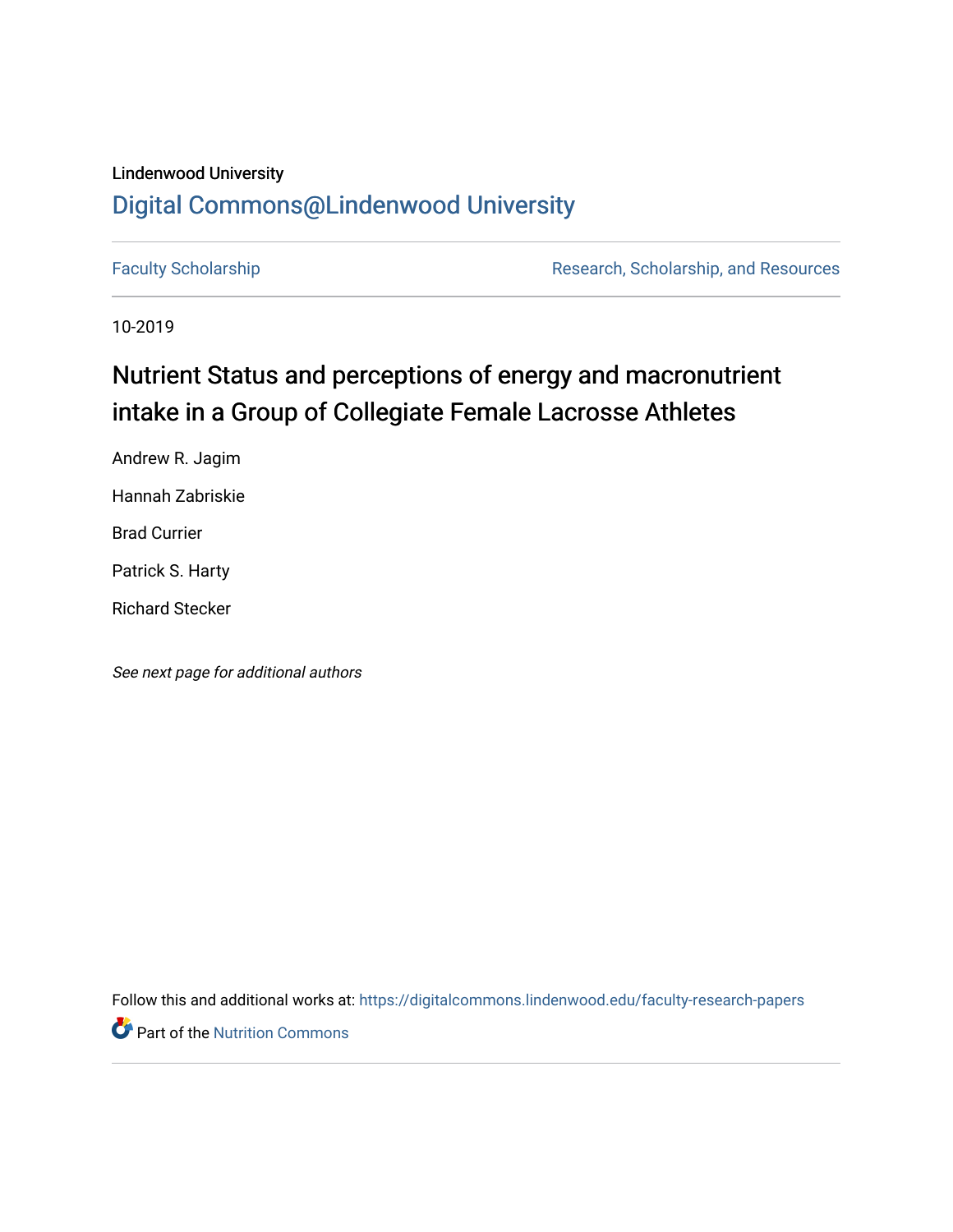### Authors

Andrew R. Jagim, Hannah Zabriskie, Brad Currier, Patrick S. Harty, Richard Stecker, and Chad M. Kerksick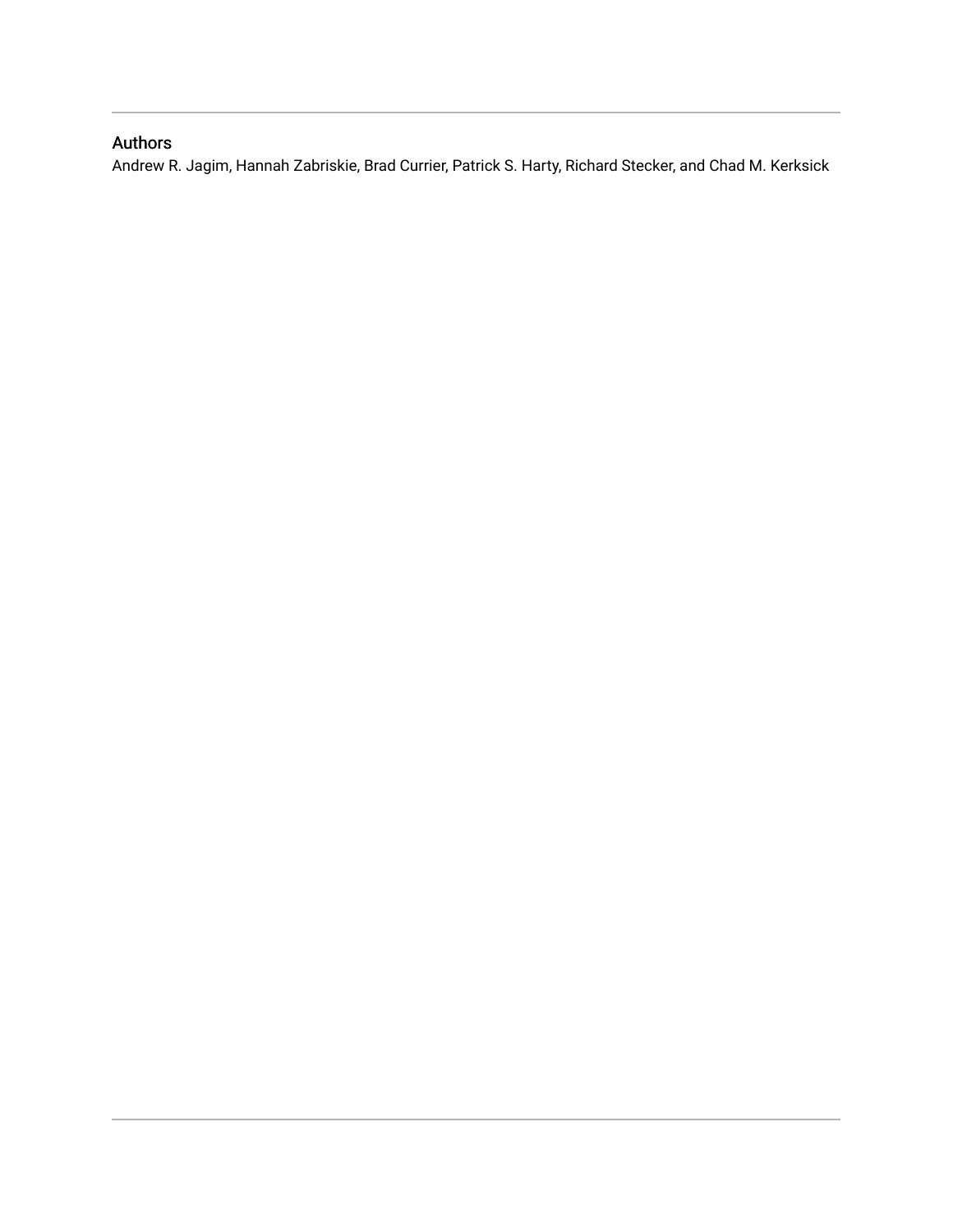## **RESEARCH ARTICLE Example 2018 12:30 The Contract of Contract ACCESS**

# Nutrient Status and perceptions of energy and macronutrient intake in a Group of Collegiate Female Lacrosse Athletes

Andrew R. Jagim<sup>1[\\*](http://orcid.org/0000-0002-6651-5096)</sup>®, Hannah Zabriskie<sup>2</sup>, Brad Currier<sup>2</sup>, Patrick S. Harty<sup>2</sup>, Richard Stecker<sup>2</sup> and Chad M. Kerksick<sup>2</sup>

### Abstract

**Background:** The purpose of this study was to compare nutritional intakes against recommended values as well as between the perceived intake and needs of female lacrosse players.

Methods: Twenty female NCAA Division II lacrosse players  $(20.0 \pm 1.7 \text{ yrs.}, 169.7 \pm 6.4 \text{ cm}; 69.9 \pm 10.7 \text{ kg}; 27.5 \pm 3.3\%$ fat) completed a four-day monitoring period during in-season. Athletes were outfitted with an activity monitor over four consecutive days and completed four-day food records to assess total daily energy expenditure (TDEE) and dietary intake. Body composition was assessed and used to calculate recommended dietary intakes. Actual intake was self-reported using a commercially available food tracking program (MyFitnessPal©, USA). Daily average values were calculated for total and relative energy, protein, carbohydrate, and fat intake. These values were then compared to published nutritional recommendations established by the International Society of Sports Nutrition. Appropriate pairwise comparisons were made depending on the normality of the distribution.

Results: Athletes ate significantly less than recommended values for energy, carbohydrates and protein. ( $p < 0.001$ ). Significant discrepancies ( $p < 0.001$ ) were also observed between perceptions of intake versus actual intake.

**Conclusions:** Athletes significantly underestimated perceived intake of dietary fat and carbohydrate when compared to perceived needs. Massive standard deviations and ranges were observed, suggesting that some athletes lack a basic understanding of their daily needs. Results from this data suggest that collegiate athletes lack appropriate understanding of basic nutrition needs and could benefit from basic nutrition education as it pertains to their health and performance.

Keywords: Nutrition, Calories, Energy, Macronutrients, Females, Athletes, Energy balance, Energy expenditure, Energy availability

#### Background

Dietary practices have a profound impact on athlete health and performance  $[1, 2]$  $[1, 2]$  $[1, 2]$  $[1, 2]$ . Due to increased physical demands, athletes achieve daily energy expenditures that require above-average energy and macronutrient intakes to sustain training, enhance recovery, and maintain performance [[1\]](#page-8-0). To address these specialized dietary requirements, professional organizations such as the International Society of Sports Nutrition (ISSN) and the International Olympic Committee (IOC) have established

\* Correspondence: [jagim.andrew@mayo.edu](mailto:jagim.andrew@mayo.edu) <sup>1</sup>

R,

Full list of author information is available at the end of the article

© The Author(s). 2019 Open Access This article is distributed under the terms of the Creative Commons Attribution 4.0 International License [\(http://creativecommons.org/licenses/by/4.0/](http://creativecommons.org/licenses/by/4.0/)), which permits unrestricted use, distribution, and reproduction in any medium, provided you give appropriate credit to the original author(s) and the source, provide a link to the Creative Commons license, and indicate if changes were made. The Creative Commons Public Domain Dedication waiver [\(http://creativecommons.org/publicdomain/zero/1.0/](http://creativecommons.org/publicdomain/zero/1.0/)) applies to the data made available in this article, unless otherwise stated.









<sup>&</sup>lt;sup>1</sup>Sports Medicine, Mayo Clinic Health System, 109 Theater Road, Onalaska, WI 54650, USA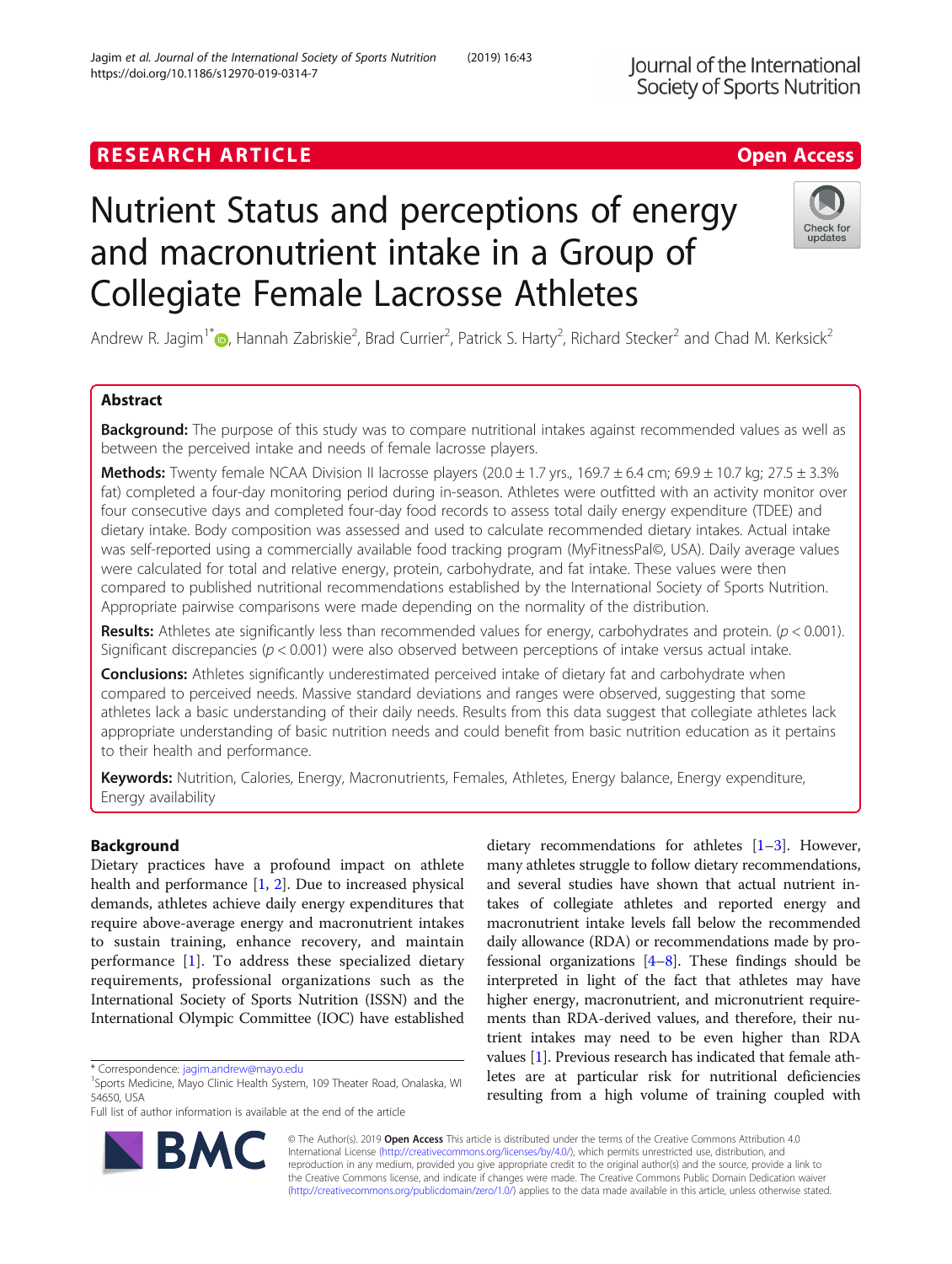inadequate energy and macronutrient intake [[9,](#page-8-0) [10](#page-8-0)]. Such deficiencies can compromise performance, impair recovery, negatively influence endocrine function, and increase susceptibility to injuries and illness [\[10](#page-8-0)].

Factors such as inadequate nutrition knowledge, logistical challenges (i.e. traveling, time spent practicing, accessibility etc.), physique requirements, social pressures, and inadequate financial resources are often listed as key barriers to acceptable nutrition within elite athletes [[11](#page-8-0), [12\]](#page-8-0). Furthermore, previous [[5,](#page-8-0) [12](#page-8-0)–[16](#page-8-0)] reports indicate that athletes struggle to correctly identify recommended levels of macronutrient intakes for their sport or correctly answer questions about basic nutrition knowledge, supplements, weight management, and hydration [[13](#page-8-0), [16\]](#page-8-0). A failure to understand how dietary requirements fluctuate with the changing demands of training and competition may result in situations where athletes are chronically under-fueled. Unfortunately, even wellinformed athletes may not translate nutrition knowledge to a sufficient dietary intake due to the barriers outlined previously. Moreover, an athlete's perceptions of their diet may not align with their nutritional requirements or their actual intake. These issues are likely further magnified at the collegiate level where nutrition-based support services or educational resources are often not available to student athletes.

Currently, there is limited research evaluating how effectively female team sport athletes meet sport-specific nutritional recommendations. Furthermore, there is a paucity of research exploring the accuracy of athletes' perception of their energy and macronutrient needs, as well as their perceived dietary intake compared to their actual consumption. Therefore, the purpose of this study was two-fold: 1) To compare calculated ISSN recommendations for daily energy and macronutrient intake to actual in-season dietary intake of female lacrosse players; 2) To identify the discrepancies that exist in female collegiate athletes between their perceived energy and macronutrient needs as well as between their perceived and actual intake of energy and macronutrients.

#### Methods

#### Experimental design

All athletes were outfitted with an activity monitor (Acti-Heart, CamNTech, Inc.) during in-season competition and team activities over four consecutive days (worn continuously). The monitoring period consisting of 2 weekdays and 2 weekend days during May of the 2018 season and was used to assess total daily energy expenditure (TDEE). Participants were assessed for body composition, which was used to calculate recommended intake values [[1,](#page-8-0) [2\]](#page-8-0). Participants also recorded dietary intake (food and fluid) during the four-day monitoring period using a commercially available food tracking program. Daily average values were calculated for total and relative energy, protein, carbohydrate, and fat intake. These values were then compared to nutritional recommendations provided in position stands and summary statements put forth by the ISSN [[2\]](#page-8-0) and American College of Sports Medicine (ACSM) [[1\]](#page-8-0). To avoid bias, we identified energy intake recommendations for low, middle, and high levels of activity (40, 50, and 60 kcals/kg/ day, respectively). The same methods were used to determine intakes for carbohydrate (4, 6, and 8 g/kg/day), protein (1.4, 1.6, and 1.8 g/kg/day), and fat (15, 25, and 35% calories), respectively. Recommendations for energy intake were compared to measured TDEE from activity monitors. In addition, each athlete recorded their perceived nutrient needs and their perceived nutrient intake over the collection period by completing a questionnaire.

#### Study participants

Twenty female NCAA Division II Lacrosse players  $(20.0 \pm 1.7 \text{ years}, \quad 169.7 \pm 6.4 \text{ cm}; \quad 69.9 \pm 10.7 \text{ kg}; \quad 27.5 \pm 10.7 \text{ kg}$ 3.3% body fat) completed all aspects of testing. All athletes were medically cleared and participated in all team activities during the study period. Team members who were not able to participate in all team activities were excluded from the study. Prior to testing, all athletes provided written consent and the study protocol was approved by the Lindenwood University Institutional Review Board.

#### Dietary intake

Dietary energy intake was assessed from four-day diet logs completed during the same days that energy expenditure was monitored. Subjects were given food log packets that illustrated how to accurately record portion sizes of various foods and beverages consumed. Athletes logged all calorie-containing food and beverages for four consecutive days using the MyFitnessPal smartphone application (MyFitnessPal©, USA). Four-day averages were computed for energy, carbohydrate, protein, and fat intake and both raw values and values normalized to body mass in kilograms were used in the analysis.

#### Resting energy expenditure

All resting energy expenditure (REE) measures were completed using a ParvoMedics TrueOne 2400 metabolic measurement system (Sandy, UT). Each morning the indirect calorimetry system was calibrated to ensure that variations in measured oxygen and carbon dioxide and the flow rate were less than 2% different than the previous calibration. A clear plastic hood and drape was placed over each participant's head and shoulders with the flow rate on the dilution pump set to maintain approximately 0.8–1.2% carbon dioxide in the expired gases. Study participants remained awake and motionless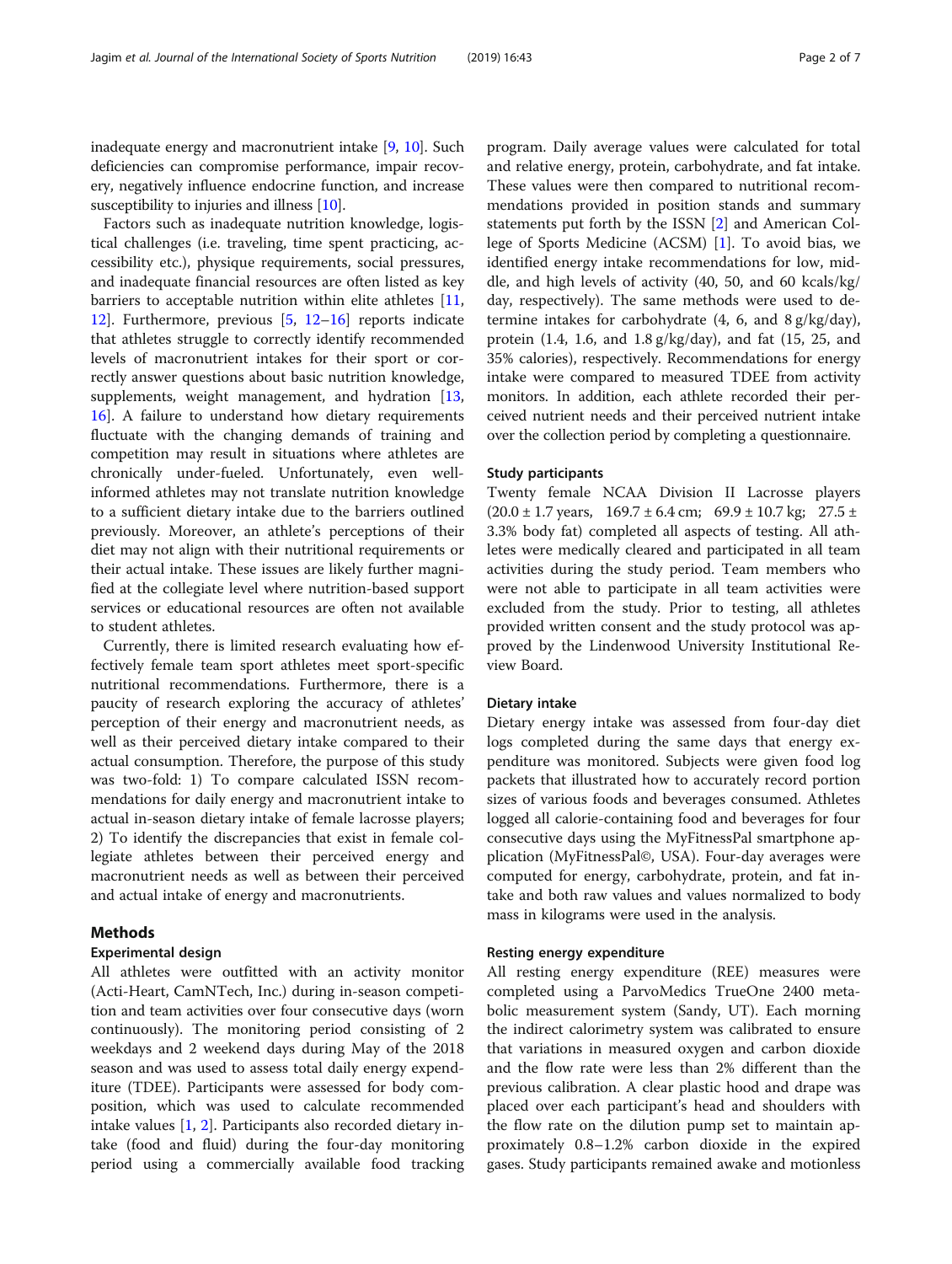in a supine position for 20–25 min while data were collected at 1-min intervals. The recorded data were visually inspected to identify a 5-min window during the final 10 minutes of data collection where  $VO<sub>2</sub>$  (in L/ min) changed less than 5% to identify a daily average of REE (in kcal/day). Participants were instructed to fast from all energy-containing foods and fluids for a minimum of 8 hours prior to the test and did not exercise or perform physical activity for 24 h prior to the test. All REE assessments occurred within 2 weeks of activity energy expenditure assessment and self-reporting of dietary intake.

#### Body composition (DEXA)

Body composition assessments were completed using dual-energy x-ray absorptiometry (DEXA). To standardize testing conditions, participants observed an 8-h fast of energy-containing food and fluid and avoided exercise for at least 24 h [[17](#page-8-0)] prior to assessments. All DEXA scans occurred within 2 weeks before or after activity energy expenditure assessment and self-reporting of dietary intake. Calibration procedures were completed each day before testing, and all DEXA scans were completed using the Discovery DEXA System (HOLOGIC, Inc., Bedford, MA) and analyzed using its accompanying software (Hologic APEX Software, Version 4.5.3, HOLOGIC, Bedford, MA) to determine whole-body levels of bone, fat, and fat-free masses along with body fat percentages. Previous testretest reliability analysis of these procedures yielded intraclass correlation coefficients of > 0.998.

#### Activity energy expenditure

In-season activity energy expenditure was assessed during the same four-day period used for dietary intake assessment, consisting of two weekdays and two weekend days. Whenever possible, the assessment period contained a game day, an off day, and two practice days using only accelerometer data from the physical activity monitors (Acti-Heart, CamNTech, Inc., Boerne, TX). Each monitor was worn on the left side of the athlete's chest below their left breast. The monitors were attached at the level of the xiphoid at the anterior midline and laterally positioned at the anterior axillary line using standard ECG electrodes. Both electrode locations were adjusted to ensure the lead wire was parallel to the ground. The Acti-Heart software computes activity energy expenditure, predicts resting metabolic rate using the equation of Schofield  $[18]$  $[18]$ , and assigns a value for thermic effect of food that is fixed at 10 % of the computed TDEE. TDEE and activity energy expenditure (AEE) values were used to create an average of TDEE and AEE over the entire 4-day period. Previously published work by Assah et al. [\[19,](#page-8-0) [20\]](#page-8-0) in a large group of free-living adults revealed that the monitors were valid in comparison to doubly labeled water.

#### Perceptions of dietary intake and dietary needs

A brief questionnaire was developed to compare the athletes' perceptions of their nutrient needs to ISSN derived energy and macronutrient intake recommendations based on the requirements of their sport. A secondary aim of the questionnaire was to assess each athlete's perceived energy and macronutrient intake on a typical day and then compared to the established dietary guidelines for their sport.

#### Statistical analysis

From the original 22 participants recruited to complete this study, two participants were removed from the analysis due to noncompliance with the testing protocol. Three additional participants did not complete perceived nutrition intake questionnaires. Thus, a sample size of 17 was used for all calculations involving perceived intake, while a sample size of 20 was used for all other calculations. To aid in understanding of the magnitude of discrepancy with perceived needs and intake, only raw values were used for computations (i.e., kcals/day and grams/day). A *p*-value of  $< 0.05$  was used to determine statistical significance. SPSS V.25 for Windows (Armonk, NY) and Microsoft Excel (Seattle, WA) were used to complete all statistical analyses. All normally distributed data are presented as means ± standard deviations and all non-normally distributed data are presented as median ± interquartile range (IQR). The Shapiro-Wilk test was used to determine normality. When normality was confirmed, paired samples t-tests were used to assess differences between groups. When the normality assumption was violated, Wilcoxon Signed Rank tests were used to assess differences between the non-normally distributed variables.

#### Results

Significant differences ( $p < 0.001$ ) were observed between all energy and macronutrient recommendations when compared to actual intakes. These differences were present for both total and relative daily values. For energy and all macronutrient recommendations, athletes consumed well below the recommendations (Table [1](#page-5-0)). Absolute TDEE in this study was determined to be 2582 ± 303 kcals/day, (95% CI: 2441, 2724) while relative energy expenditure was  $37.9 \pm 4.7$  kcal/kg/day (95% CI: 35.7, 40.1). The ISSN has provided general energy intake recommendations of 40, 50, and 60 kcals/kg/day for athletes participating in low, medium, and high levels of training volume, respectively. Using the measured body mass levels of athletes in our cohort, these recommended energy intake values translated into  $2756 \pm 403$ kcals/day (95% CI: 2567, 2945), 3445 ± 504 kcals/day (95% CI: 3209, 3681), and 4134 ± 605 kcals/day (95% CI: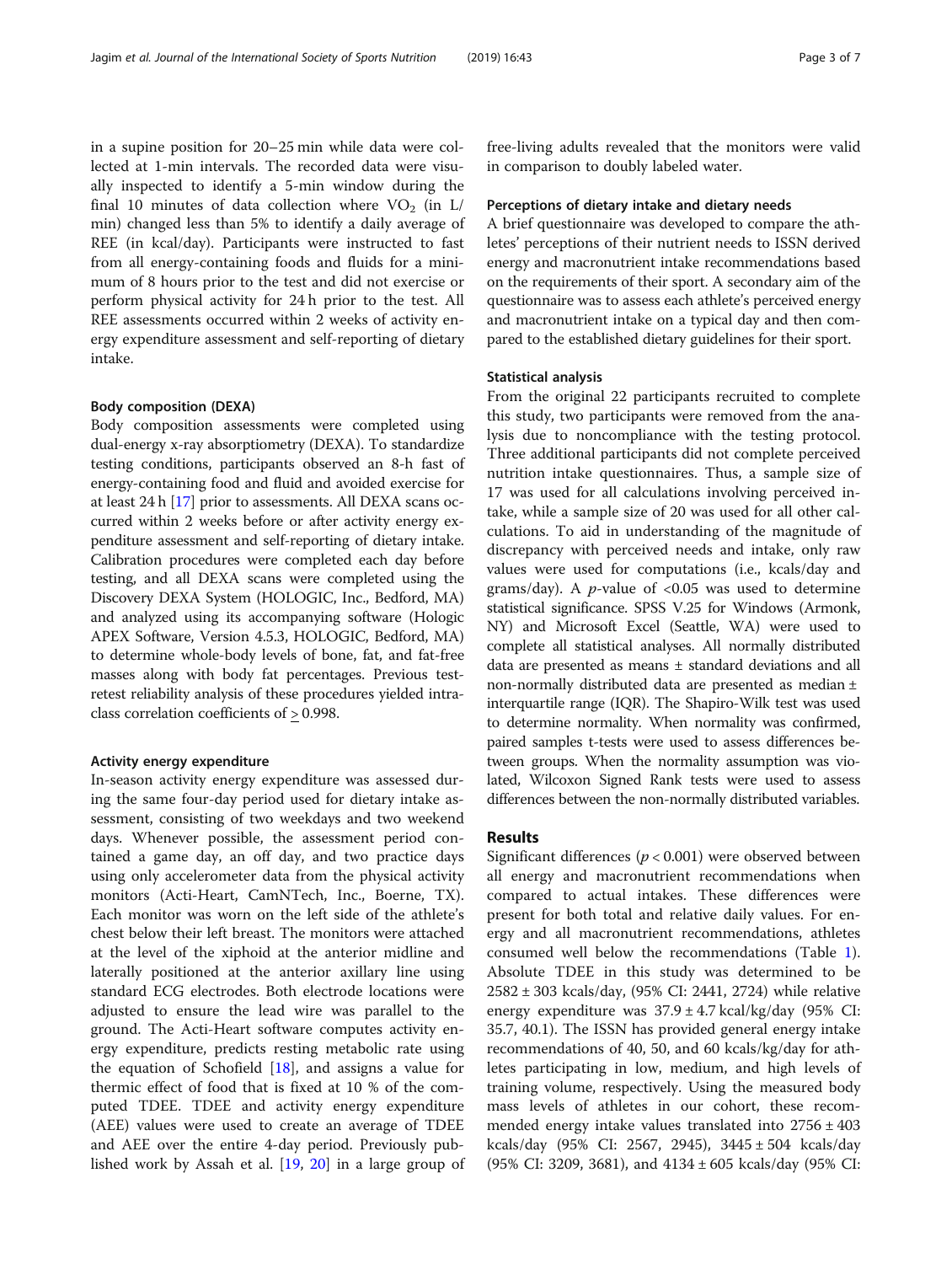<span id="page-5-0"></span>**Table 1** Comparison of recommended dietary intake versus actual intake ( $n = 20$ )

|                                    | Actual Intake*               | Recommended§ |                              | Delta Intake (Actual - Recommended)<br>$p$ value |         |  |
|------------------------------------|------------------------------|--------------|------------------------------|--------------------------------------------------|---------|--|
| Total Energy Intake (kcal/d)       | 2161 ± 392 (1978, 2344)      | Low          | $2756 \pm 403$ (2567, 2945)  | $-595 \pm 605 (-878, -312)$                      | < 0.001 |  |
|                                    |                              | Moderate     | $3445 \pm 504$ (3209, 3681)  | $-1284 \pm 685 (-1604, -963)$                    | < 0.001 |  |
|                                    |                              | High         | $4134 \pm 605$ (3851, 4417)  | $-1973 \pm 771$ (-2333, -1612)                   | < 0.001 |  |
| Relative Energy Intake (kcal/kg/d) | $32.1 \pm 7.9$ (28.4, 35.6)  | Low          | 40                           |                                                  |         |  |
|                                    |                              | Moderate     | 50                           |                                                  |         |  |
|                                    |                              | High         | 60                           |                                                  |         |  |
| Total CHO Intake (q/d)             | $236 \pm 74$ (201, 270)      | Low          | $275.6 \pm 40.3$ (257, 294)  | $-40.0 \pm 83.4 (-79, -0.94)$                    | 0.05    |  |
|                                    |                              | Moderate     | $413.4 \pm 60.5$ (385, 442)  | $-178 \pm 94 (-222, -134)$                       | < 0.001 |  |
|                                    |                              | High         | $551.2 \pm 80.7$ (514, 589)  | $-316 \pm 108 (-366, -265)$                      | < 0.001 |  |
| Relative CHO Intake (q/kq/d)       | $3.48 \pm 1.19$ (2.92, 4.03) | Low          | 4.0                          |                                                  |         |  |
|                                    |                              | Moderate     | 6.0                          |                                                  |         |  |
|                                    |                              | High         | 8.0                          |                                                  |         |  |
| Total PRO Intake (q/d)             | $78.8 \pm 19.6$ (69.6, 88.0) | Low          | $96.5 \pm 14.1$ (90, 103)    | $-17.7 \pm 28.2$ (-31.9, -4.5)                   | 0.011   |  |
|                                    |                              | Moderate     | $110.2 \pm 16.1$ (103, 118)  | $-31.4 \pm 29.8$ ( $-45.4$ , $-17.5$ )           | < 0.001 |  |
|                                    |                              | High         | $124.0 \pm 18.1$ (116, 133)  | $-45.2 \pm 31.4 (-59.9 - 30.5)$                  | < 0.001 |  |
| Relative PRO Intake (g/kg/d)       | $1.18 \pm 0.38$ (1.00, 1.36) | Low          | 1.4                          |                                                  |         |  |
|                                    |                              | Moderate     | 1.6                          |                                                  |         |  |
|                                    |                              | High         | 1.8                          |                                                  |         |  |
| Total Fat Intake (g/d)             | $87.9 \pm 22.8$ (77.3, 98.6) | Low          | $36.0 \pm 6.5$ (33.0, 39.1)  | $51.9 \pm 19.7$ (42.7, 61.1)                     | < 0.001 |  |
|                                    |                              | Moderate     | $60.0 \pm 10.9$ (54.9, 65.1) | $27.9 \pm 18.7$ (19.1, 36.6)                     | < 0.001 |  |
|                                    |                              | High         | $84.1 \pm 15.2$ (76.9, 91.2) | $3.9 \pm 18.6$ (-4.9, 12.6)                      | 0.37    |  |
| Relative Fat Intake (g/kg/d)       | $1.31 \pm 0.41$ (1.11, 1.50) | Low          | 15%                          |                                                  |         |  |
|                                    |                              | Moderate     | 25%                          |                                                  |         |  |
|                                    |                              | High         | 35%                          |                                                  |         |  |

§Recommend values are derived through a combination of published review articles [\[1,](#page-8-0) [2\]](#page-8-0) and clinical experience. Delta Intake = Actual intake – Recommended intake. All variables exhibited normal distributions using Shapiro-Wilk tests  $(p > 0.05)$ . Data presented as mean  $\pm$  SD with the 95% confidence interval presented in parentheses below the mean  $\pm$  SD.  $*$  = As outlined in statistical analysis section, dietary intake values reported in Table 1 and Table [2](#page-6-0) are expected to be slightly different due to the removal of three participants who failed to complete all of the required perceived nutrition assessment

3851, 4417), respectively for the low, medium, and high energy intake recommendations. When compared to self-reported dietary intake  $(2161 \pm 392 \text{ kcals/day})$ , the athletes in the current study reported the intake of less energy than all recommended levels. When compared to the lowest recommended intake, the mean difference between this recommended intake amount and the selfreported intake amount was − 595 ± 605 kcals/day (95% CI: − 878, − 312 kcals/day). The mean differences between the medium and high recommended energy intake levels and the self-reported energy intake level were − 1284 ± 685 kcals/day (− 1604, − 963 kcals/day) and − 1973 ± 771 kcals/day (− 2333, − 1612 kcals/day), respectively. All recommended energy intake levels were significantly different than the reported energy intake levels ( $p < 0.001$ ).

In addition, discrepancies were found between the actual reported carbohydrate intake and recommended intake. Paired samples t-tests between the reported carbohydrate intake (236 ± 73 g/day, 95% CI: 201, 270 g/

day) and the low, moderate and high recommended amounts were all statistically significant (Table 1). Similarly, paired samples t-tests between the reported protein intake  $(79 \pm 20 \text{ g/day}, 95\% \text{ CI: } 70, 88 \text{ g/day})$  and the low, moderate and high recommended amounts were all statistically significant (Table 1). Finally, paired samples ttests between the reported fat intake  $(88 \pm 23 \text{ g/day}, 95\%$ CI: 77, 99 g/day) and the low and moderate recommended amounts were found to be statistically significant, while no significant difference was found between actual fat intake and the high recommended amount  $(p = 0.37)$ .

Because the perceived needs and intake data were not normally distributed, we used Wilcoxon Signed Rank tests were used to assess differences between perceived needs and perceived intake as well as between perceived intake and actual intake. As seen in Table [2](#page-6-0), widespread variability existed within the perceived needs and intake data resulting in large deviations from normality. Significant differences were observed between the perceived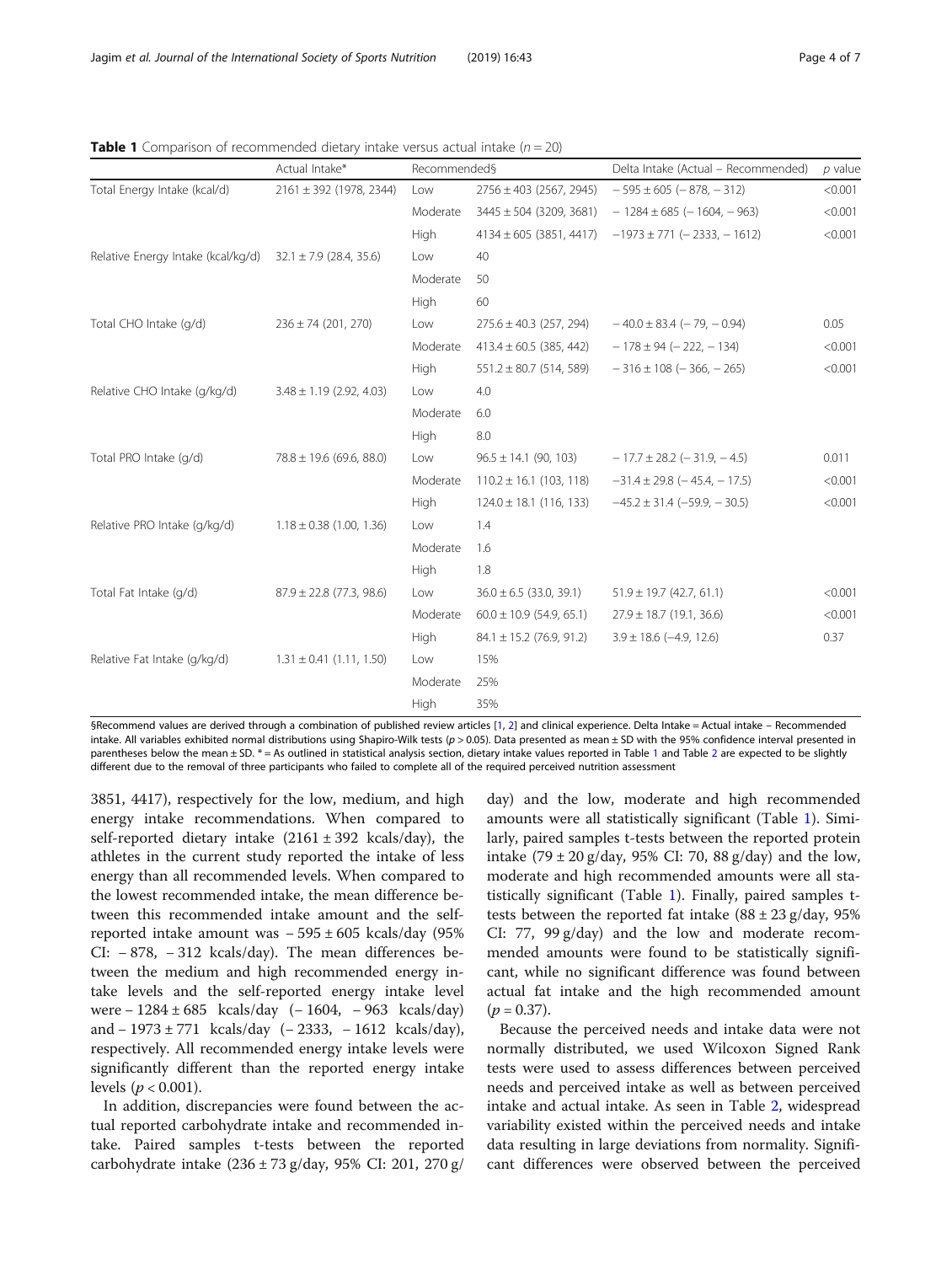|                                 | Perceived Needs | Perceived Intake                           | Delta Perceived<br>p-value                    | Actual Intake                              | Delta Intake<br>p-value                           |
|---------------------------------|-----------------|--------------------------------------------|-----------------------------------------------|--------------------------------------------|---------------------------------------------------|
| Energy Intake (kcals/day)       | $2000 \pm 300$  | $2214 + 679$ <sup>a</sup><br>(1,866, 2564) | $-30.8 + 563^{\circ}$ ±<br>$(-320, 259)$ 0.42 | $2137 + 418$ <sup>a</sup><br>(1,922, 2351) | $78.0 + 693$ <sup>a</sup> ±<br>$(-278, 434)$ 0.65 |
| Carbohydrate Intake (grams/day) | $80 + 213$      | $150 + 280$                                | $-129 + 228*0.004$                            | $242 + 73$ <sup>a</sup><br>(204, 279)      | $-30 \pm 240 \pm 0.33$                            |
| Protein Intake (grams/day)      | $45 + 41$       | $30 + 32.5$                                | $-33.8 + 42.3* 0.39$                          | $77.7 + 20.4$ <sup>a</sup><br>(67, 88)     | $-42.8 \pm 42.3 \pm 0.98$                         |
| Fat Intake (grams/day)          | $30 + 40$       | $50 + 63$                                  | $22.9 + 120*$<br>$(-84.6, 38.8)$ 0.007        | $86.1 + 22.4$ <sup>a</sup><br>(75, 98)     | $62.1 \pm 306 \pm 1$<br>$(-95, 219)$ 0.42         |

<span id="page-6-0"></span>**Table 2** A comparison of perceived versus actual dietary intake ( $n = 17$ )

<sup>a</sup> Data is normally distributed and presented as means ± standard deviation with the 95% confidence interval in parentheses. Delta perceived = perceived needs – perceived intake. Delta intake = perceived intake – actual intake.  $* = p$ -value from Wilcoxon Signed Rank Test (non-normally distributed variables).  $\ddagger = p$ -value from paired samples t-test (normally distributed data). When one value was non-normally distributed and another variable was normally distributed, a paired samples t-test was used to assess differences between the two means

needs and perceived intakes for absolute carbohydrate  $(p = 0.004)$  and absolute fat  $(p = 0.007)$ . No significant differences were observed between perceived intake and actual intake for energy, carbohydrate, protein, or fat intake. All perceived needs, perceived intake and actual dietary intake data are provided in Table 2.

#### **Discussion**

The primary aim of the current study was to evaluate the ability of collegiate female lacrosse players to meet nutritional recommendations established by the ISSN. Secondary aims were to investigate the accuracy of the athletes' perception of their nutritional requirements and to compare their perceived intake to their actual dietary intake. This investigation found that the athletes failed to meet energy and macronutrient recommendations put forth by professional organizations. However, significant deviations were observed when estimated energy requirements were based off the "moderate" or "high" activity levels and compared to the measured TDEE. In this respect, the predicted daily energy requirement that corresponded with the low activity level (40 kcal/kg of bodyweight) was similar to the mean (SD) measured TDEE of  $37.9 \pm 4.7$  kcals/kg of bodyweight. This level of total daily energy expenditure appears to remain fairly consistent, even throughout the duration of a season in female lacrosse players [\[21](#page-8-0)] with average game energy expenditures ranging between 800 and 1000 kcals/game. Even when using a conservative "low" activity level to estimate energy requirements, the athletes in the current study still failed to meet energy requirements, as their mean energy intake was  $32.1 \pm 7.9$ kcal/kg. Previous work has also reported an inability of athletes to meet nutritional guidelines for their sport [\[4](#page-8-0), [8,](#page-8-0) [22](#page-8-0)–[25](#page-8-0)], as consuming adequate energy and carbohydrates appears to be a challenge for many athletes [\[26](#page-8-0)]. Beals and colleagues [[24\]](#page-8-0) noted that female adolescent volleyball players largely failed to meet recommended intakes for energy, carbohydrates and protein and presented with several micronutrient deficiencies. Similarly, Clark et al. [[7](#page-8-0)] determined that many female collegiate soccer players also failed to meet carbohydrate recommendations, but did meet the Dietary Reference Intake for energy intake for individuals with an "active lifestyle" (37 kcal/kg/day). This is in alignment with the results of the current study, as this recommended value is near the ISSN recommendation of 40 kcal/kg/day that best aligned with the TDEE exhibited by the current players during training  $(37.9 \pm 4.7 \text{ kcal/kg/day})$ . Valliant et al.  $[23]$  also reported that a group of female collegiate volleyball players failed to meet dietary requirements for energy, carbohydrate, and protein.

It is not well understood whether such nutritional issues are a result of a lack of knowledge, a misunderstanding of dietary behaviors, or the result of other negative influences and bad habits. In the current study, widespread discrepancies were found between athletes' perceptions of their energy and macronutrient needs and their actual dietary intakes as well as between their perceived nutrient intakes and actual intakes. In particular, the athletes' perceived daily carbohydrate and fat needs and perceived dietary intakes displayed massive standard deviations and robust ranges, suggesting that some athletes lack even the most basic understanding of their daily nutritional needs. Moreover, the athletes in the current study perceived their protein needs to be less than what they were consuming. Disparities were also present between an athlete's perceptions of their macronutrient needs when compared to recommended intakes as well as between their perceived nutrient intake and their actual intake. However, the athletes did seem to possess a better grasp of their energy needs, as no differences were found between their perceived energy intake, perceived energy need, and actual energy intake.

Results from this study suggest that collegiate athletes lack appropriate understanding of basic nutrition needs and could likely benefit from basic nutrition education. Targeted sport nutrition education interventions have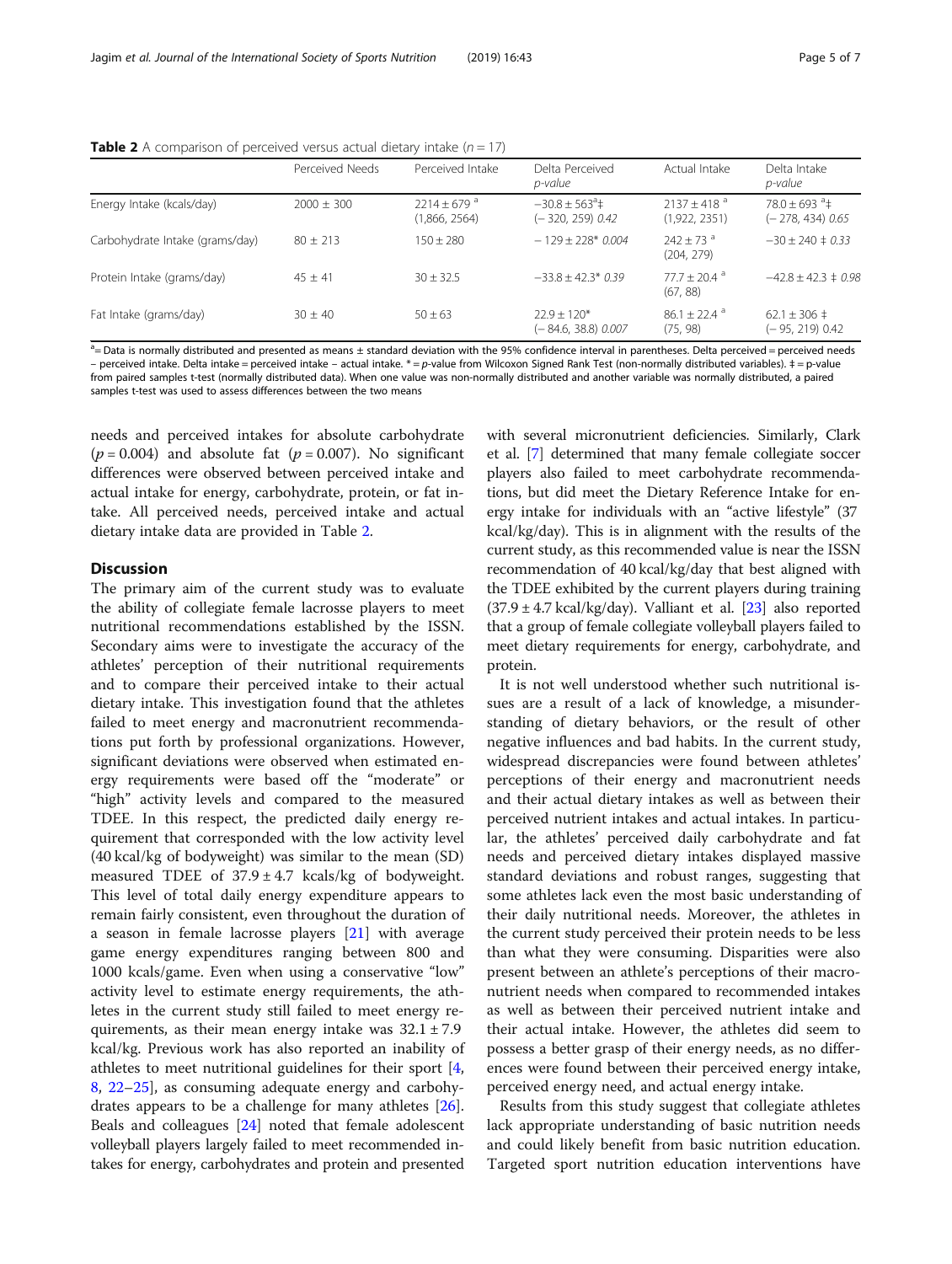been shown to exert a positive impact on the nutritional knowledge and dietary intake of collegiate athletes [[23](#page-8-0), [27,](#page-8-0) [28\]](#page-8-0). For example, Abood et al. [\[28\]](#page-8-0) observed that an 8-week (1 h. per week) nutrition education program improved nutrition knowledge and resulted in subsequent positive dietary changes in NCAA Division I female soccer players, though deficiencies in total energy and macronutrient intake were still observed. Similarly, Valliant et al. [\[23\]](#page-8-0) reported a significant improvement in sports nutrition knowledge as well as total energy and macronutrient intake in NCAA Division I female Volleyball players following an off-season nutrition intervention program. Most recently, Rossi et al. [\[27\]](#page-8-0) observed significant improvements in nutritional intake, body composition, and performance following a single 90-min sport nutrition education intervention in NCAA Division I baseball players. However, an athlete's nutrition knowledge may only slightly influence dietary intake, as logistical reasons such as time, cooking skills, and financial constraints could prevent a well-informed athlete from eating effectively [[11,](#page-8-0) [12\]](#page-8-0).

It is tempting to simply recommend that all universities employ a full-time registered dietician or sports nutritionist, as access to these professionals can improve nutrition knowledge [[29,](#page-8-0) [30](#page-8-0)]. For many athletic departments, however, these positions are not fiscally possible. Consequently, athletes at these schools tend to rely upon their sport coaches and/or strength and conditioning professionals who may not have enough knowledge to provide appropriate guidance [\[16](#page-8-0)]. Even with the available nutritional support staff or educational resources, adherence to nutritional guidelines may still be an issue, as many collegiate athletes are in a unique transitional stage in their lives where they may be tasked with purchasing, preparing, and making decisions about food for the first time. Thus, it is worth noting that even if the athletes have an appropriate level of understanding of nutrition, they may still opt for lower quality options or fail to realize they are not meeting their perceived dietary needs as previously observed and supported by the results of the current study [\[12\]](#page-8-0).

The use of self-reported dietary intakes is a limitation of the current study as previous research has indicated that dietary logs may be susceptible to underreporting in athlete populations [[31](#page-8-0)]. Additionally, little information is currently available regarding the physiological demands of women's lacrosse. As a result, there are not sport-specific nutritional recommendations available for women's lacrosse which is also a limitation of the current study. Comparisons are often made between soccer and lacrosse as they are both intermittent teambased field sports consisting of short bursts of highintensity sprinting intermixed with jogging [\[32](#page-8-0)]. Female lacrosse players also exhibit anthropometric and fitness characteristics that are similar to women's basketball [[32\]](#page-8-0).Therefore the nutritional recommendations used in the current study should reflect the nutritional requirements of collegiate female lacrosse players as the ISSN recommendations are designed to meet the needs of an athlete training at this level  $[2, 33]$  $[2, 33]$  $[2, 33]$  $[2, 33]$  $[2, 33]$ . Furthermore, we provided ranges of nutritional recommendations to avoid any bias and present multiple tiers of nutritional requirements based on changes in training level. Future research should focus on examining the physiological demands and sport-specific nutritional requirements of team sports, especially in female athletes.

#### Conclusions

The results of this study clearly indicate that many collegiate athletes may lack appropriate understanding of basic nutrition needs and could benefit from basic nutrition education, which would likely reduce training related injuries and optimize performance. Because proper sport nutrition is a vital to ensure peak performance and recovery, qualified professionals face the challenge to educate athletes regarding the benefits of a nutrientdense diet that meets appropriate caloric needs. As smaller institutions frequently do not have the resources to hire full-time nutritional staff, it may be beneficial for coaches to offer a nutrition-education program to ensure their players are meeting the energy requirements for their body size and level of training.

#### Abbreviations

AEE: activity energy expenditure; DEXA: dual-energy x-ray absorptiometry; ISSN: International Society of Sports Nutrition; NCAA: National Collegiate Athletic Association; RDA: recommended daily allowance; REE: resting energy expenditure; TDEE: total daily energy expenditure

#### Acknowledgements

We would like to acknowledge the women's lacrosse team at Lindenwood University for their willingness to participate in this study.

#### Authors' contributions

ARJ was involved with experimental design, data collection, data analysis and manuscript preparation. HZ was responsible for data collection, data analysis and manuscript preparation. BC assisted with data collection. PSH assisted with manuscript preparation. RS assisted with data collection. CMK assisted with data analysis and manuscript preparation. All authors read and approved the final manuscript.

#### Authors' information

ARJ is the Director of Sports Medicine Research at Mayo Clinic Health System in Onalaksa, Wisconsin. HAZ and PSH are graduate students in the Human Performance program at Lindenwood University. BC is an undergraduate student in the Exercise Science program at Lindenwood University. RS is the Exercise and Performance Nutrition Laboratory Coordinator at Lindenwood University. CMK is an Associate Professor of Exercise Science and Director of the Human Performance program and Exercise and Performance Nutrition Laboratory at Lindenwood University.

#### Funding

No funding was received for this study.